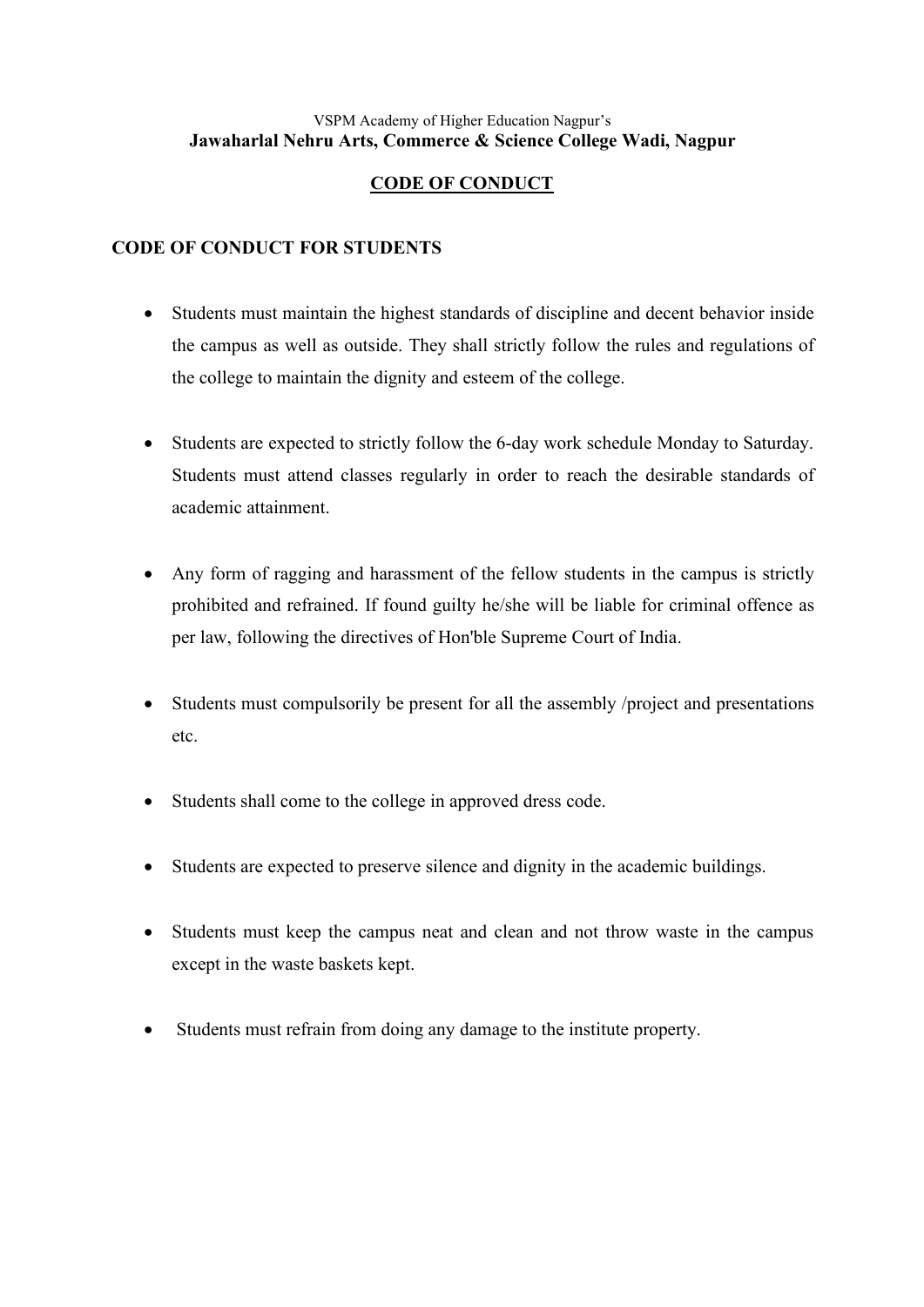## **CODE OF CONDUCT FOR TEACHERS**

- Teachers should teach the subjects assigned by the Head of the Department and principal.
- Teachers should complete the syllabus in time. Teachers shall produce good results in the subjects taught.
- Teachers must report in time to duty as per the working hours prescribed and should be available in the campus unless and otherwise, they are assigned duties elsewhere.
- Teachers are expected to be present in the college campus 10 minutes before the College beginning time.
- Teachers should sign the attendance register while reporting for duty.
- Teachers should maintain dignity both inside and outside the classroom and set a good example to the students.
- Teachers should be a counselor and Initiator. They should help, guide, inspire and promote the students to confirm that the Teaching-Learning Process is effective and positive.
- Teachers should carry out academic, co-curricular and organizational activities that may be assigned to them from time to time
- Teachers should remain in the campus till the end of the College hours.
- Teachers are encouraged to write text books, publish articles in reputed Journals and present papers in Seminars and Conferences.
- Teachers are encouraged to take up Research projects.
- Teachers should attend Faculty Development Programs to update their knowledge.
- Teachers should not involve himself/ herself in any act of immorality on his / her part which may cause damage or bring dishonor to the institution or Management.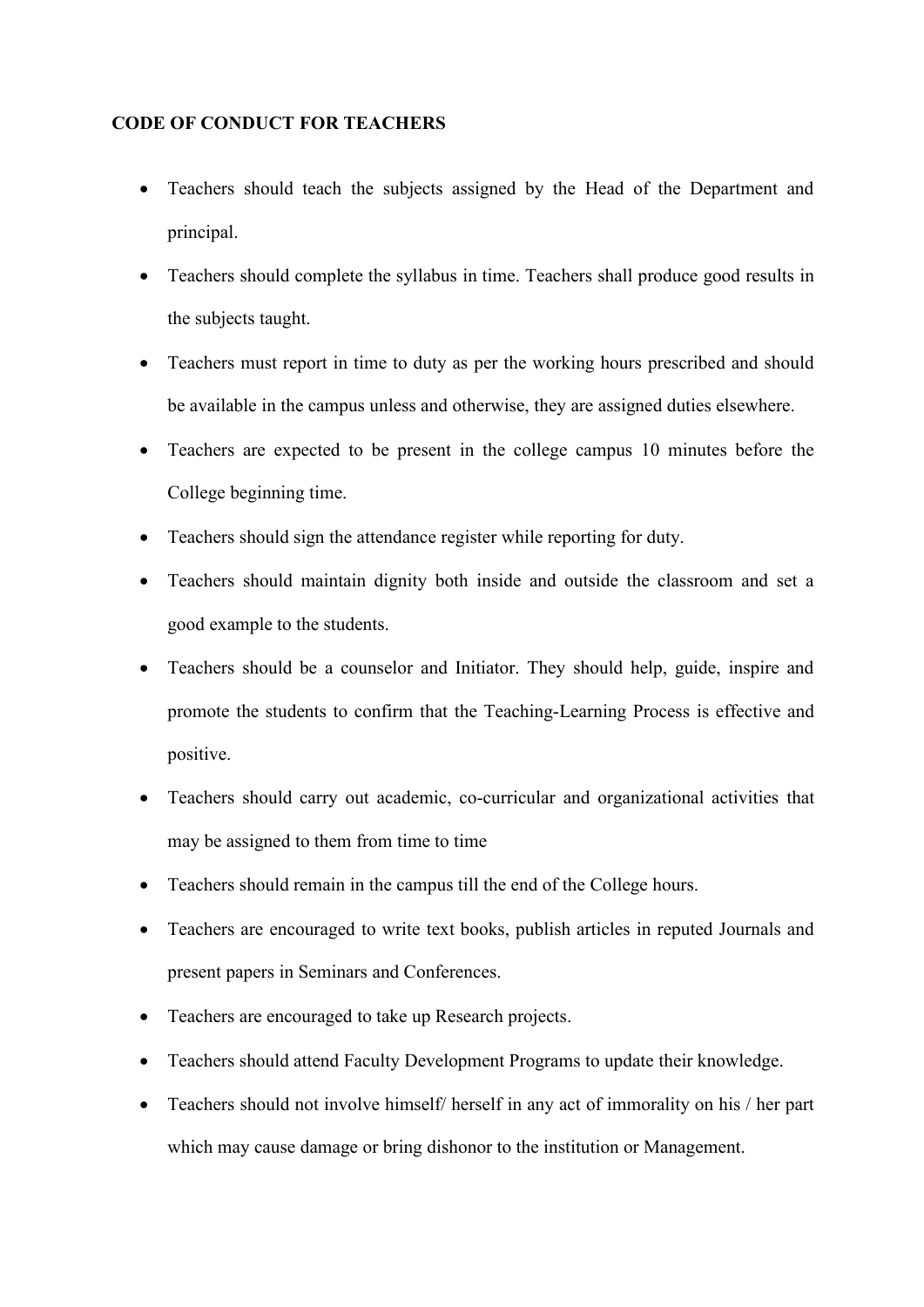## **CODE OF CONDUCT FOR NON-TEACHING STAFF**

- Non-teaching staff should exhibit the uppermost values of professional conduct that is required in an educational establishment
- Non-teaching staff should co-operate with the teaching staff, their colleagues, providing support, help and assistance as required and facilitate effective communication throughout the college.
- Non-teaching staff should not use their position in the institute for any misconduct, either with the students or with any faculty member.
- Non-teaching staff should maintain good relationship and proper interaction with the students.
- Non-teaching staff should take full efforts to meet required standards in completing assigned duties
- Non-teaching staff should accord just and unbiased treatment to all students irrespective of religion, community, caste, creed, sex, economic and social status.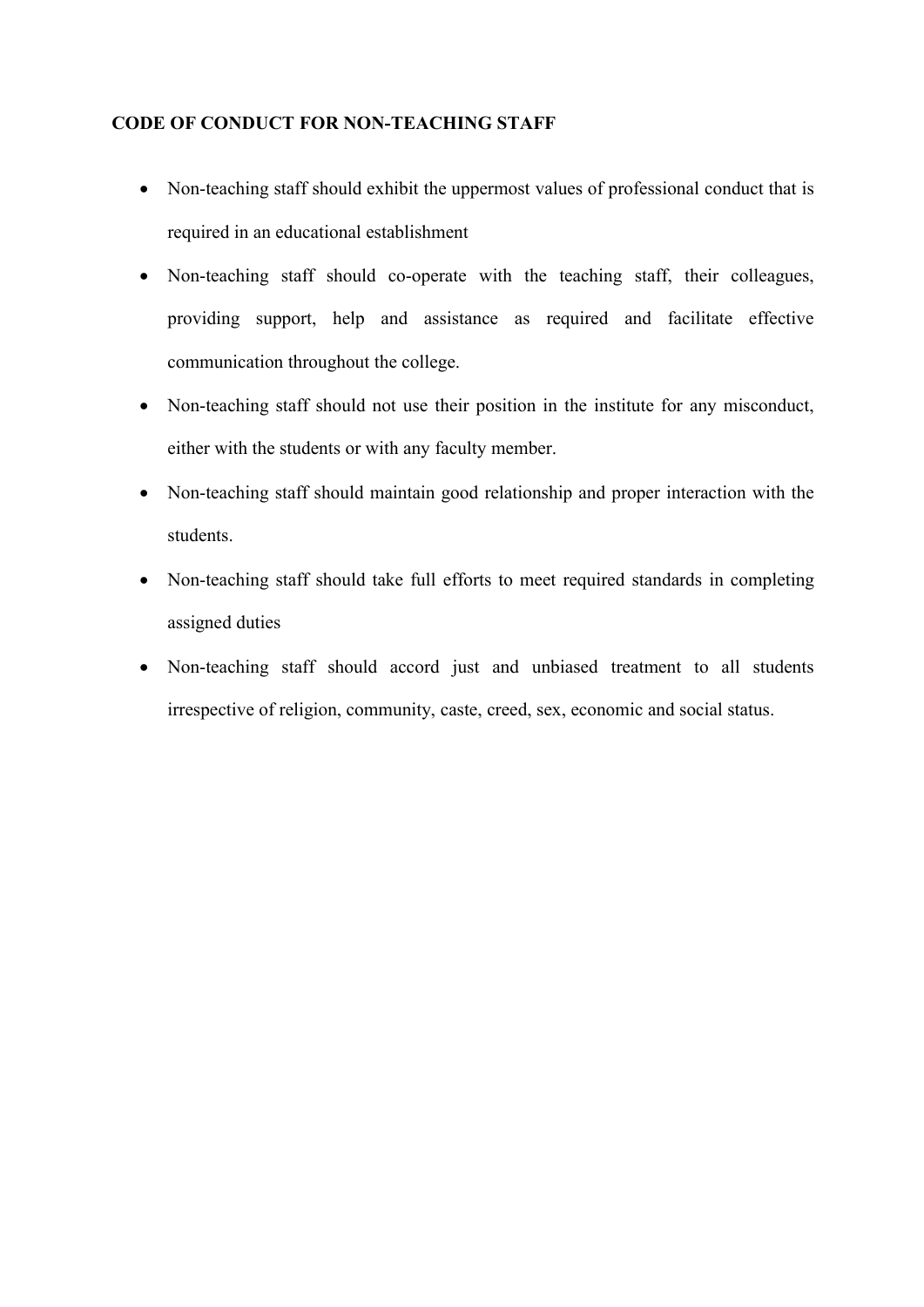### **UGC REGULATIONS** ON MINIMUM QUALIFICATIONS FOR APPOINTMENT OF TEACHERS AND OTHER ACADEMIC STAFF IN UNIVERSITIES AND COLLEGES AND MEASURES FOR THE MAINTENANCE OF STANDARDS IN **HIGHER EDUCATION** 2010

To be published in the Gazette of India Part III Sector 4

### **University Grants Commission Bahadur Shah Zafar Marg New Delhi-110002.**

No.F.3-1/2009

30 June, 2010

15.1. The workload of the teachers in full employment should not be less than 40 hours a week for 30 working weeks (180 teaching days) in an academic year. It should be necessary for the teacher to be available for at least 5 hours daily in the University/College for which necessary space and infrastructure should be provided by the University/College. Direct teaching-learning process hours should be as follows:

| Assistant Professor               | 16 hours |
|-----------------------------------|----------|
| Associate Professor and Professor | 14 hours |

15.2 A relaxation of two hours in the workload may, however, be given to Professors who are actively involved in extension activities and administration. A minimum of 6 hours per week may have to be allocated for research activities of a teacher.

### 16.0 SERVICE AGREEMENT AND FIXING OF SENIORITY

- 16.1. At the time of recruitment in Universities and Colleges, a service agreement should be executed between the University/College and the teacher concerned and a copy of the same should be deposited with the Registrar/Principal. Such service agreement shall be duly stamped as per the rates applicable.
- 16.2. The self-appraisal or linked Performance Based Appraisal System (PBAS) methodology shall form part of the service agreement/Record.

### 16.3. Inter-se seniority between the direct recruited and teachers promoted under CAS

The inter-se seniority of a direct recruit shall be determined with reference to the date of joining and for the teachers promoted under CAS with reference to the date of eligibility as indicated in the recommendations of the selection committee of the respective candidates. The rules and regulations of the respective Central/State Government shall apply, for all other matters of seniority.

### 17.0. CODE OF PROFESSIONAL ETHICS

#### TEACHERS AND THEIR RESPONSIBILITIES: L.

Whoever adopts teaching as a profession assumes the obligation to conduct himself / herself in accordance with the ideal of the profession. A teacher is constantly under the scrutiny of his students and the society at large. Therefore, every teacher should see that there is no incompatibility between his precepts and practice. The national ideals of education which have already been set forth and which he/she should seek to inculcate among students must be his/her own ideals. The profession further requires that the teachers should be calm, patient and communicative by temperament and amiable in disposition.

### Teachers should: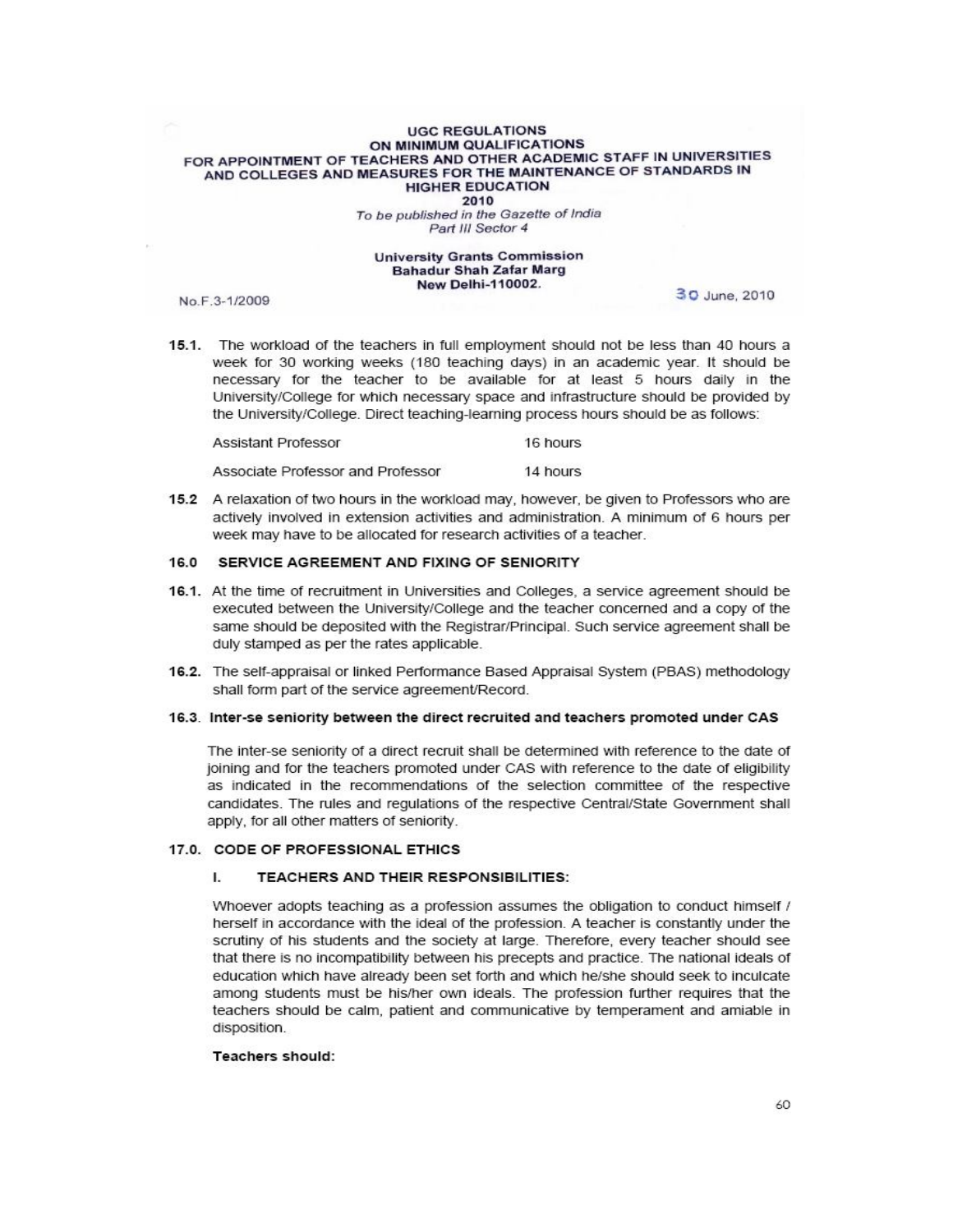- $(i)$ Adhere to a responsible pattern of conduct and demeanour expected of them by the community;
- $(ii)$ Manage their private affairs in a manner consistent with the dignity of the profession:
- $(iii)$ Seek to make professional growth continuous through study and research;
- $(iv)$ Express free and frank opinion by participation at professional meetings, seminars, conferences etc. towards the contribution of knowledge;
- Maintain active membership of professional organizations and strive to improve  $(V)$ education and profession through them;
- Perform their duties in the form of teaching, tutorial, practical, seminar and  $(Vi)$ research work conscientiously and with dedication;
- $(Vii)$ Co-operate and assist in carrying out functions relating to the educational responsibilities of the college and the university such as: assisting in appraising applications for admission, advising and counseling students as well as assisting the conduct of university and college examinations, including supervision, invigilation and evaluation; and
- (viii) Participate in extension, co-curricular and extra-curricular activities including community service.

#### П. TEACHERS AND THE STUDENTS

### Teachers should:

- Respect the right and dignity of the student in expressing his/her opinion;  $(i)$
- $(ii)$ Deal justly and impartially with students regardless of their religion, caste, political, economic, social and physical characteristics;
- $(ii)$ Recognize the difference in aptitude and capabilities among students and strive to meet their individual needs;
- Encourage students to improve their attainments, develop their personalities and  $(iv)$ at the same time contribute to community welfare;
- Inculcate among students scientific outlook and respect for physical labour and  $(V)$ ideals of democracy, patriotism and peace;
- $(VI)$ Be affectionate to the students and not behave in a vindictive manner towards any of them for any reason;
- $(Vii)$ Pay attention to only the attainment of the student in the assessment of merit;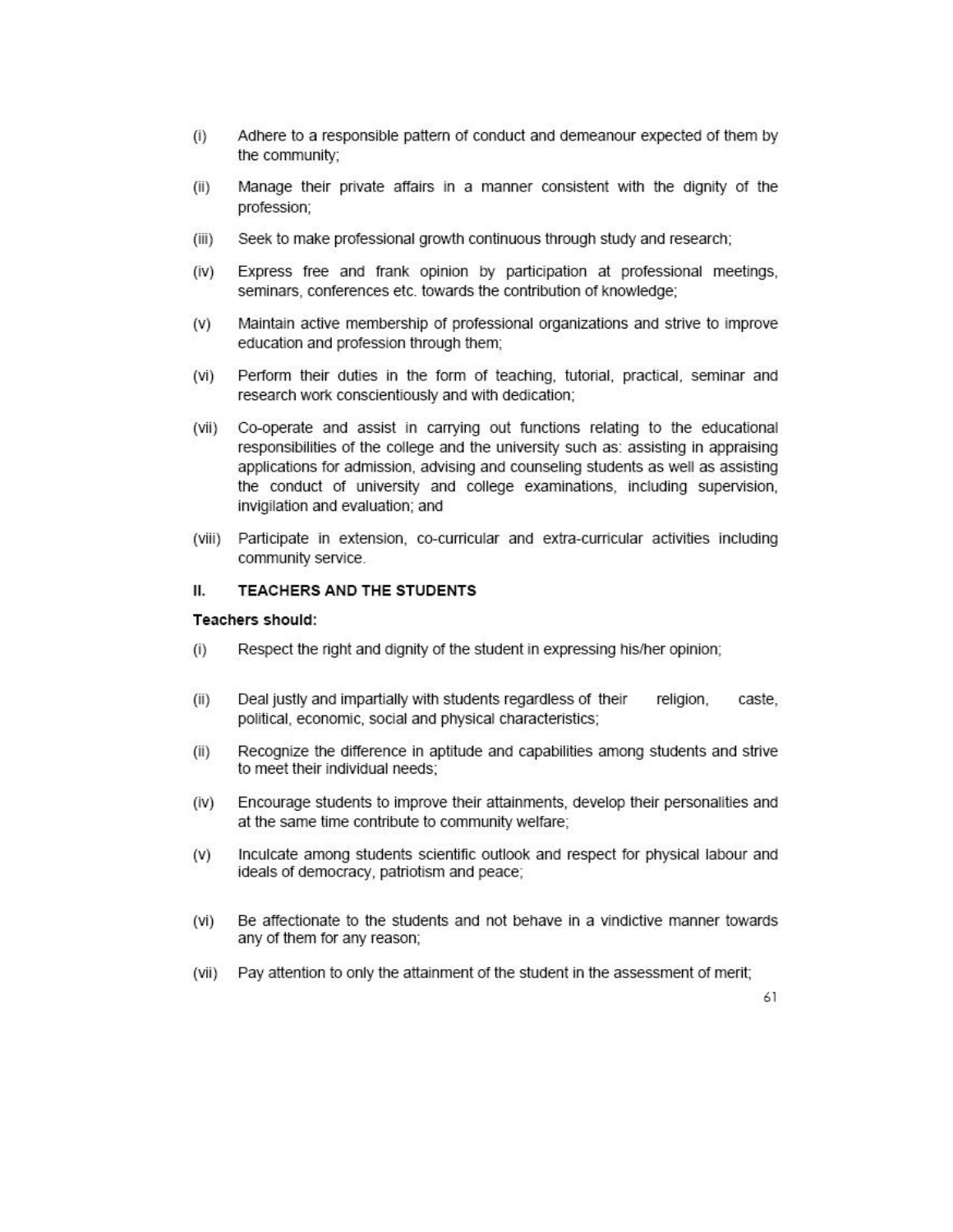- Make themselves available to the students even beyond their class hours and (Viii) help and guide students without any remuneration or reward;
- $(ix)$ Aid students to develop an understanding of our national heritage and national goals; and
- Refrain from inciting students against other students, colleagues or  $(x)$ administration.

#### **TEACHERS AND COLLEAGUES** III.

### Teachers should:

- Treat other members of the profession in the same manner as they themselves  $(i)$ wish to be treated;
- Speak respectfully of other teachers and render assistance for professional  $(ii)$ betterment;
- $(iii)$ Refrain from lodging unsubstantiated allegations against colleagues to higher authorities; and
- $(iv)$ Refrain from allowing considerations of caste, creed, religion, race or sex in their professional endeavour.

#### IV. **TEACHERS AND AUTHORITIES:**

## Teachers should:

- Discharge their professional responsibilities according to the existing rules and  $(i)$ adhere to procedures and methods consistent with their profession in initiating steps through their own institutional bodies and/or professional organizations for change of any such rule detrimental to the professional interest;
- Refrain from undertaking any other employment and commitment including  $(ii)$ private tuitions and coaching classes which are likely to interfere with their professional responsibilities:
- $(iii)$ Co-operate in the formulation of policies of the institution by accepting various offices and discharge responsibilities which such offices may demand;
- Co-operate through their organizations in the formulation of policies of the other  $(iv)$ institutions and accept offices;
- Co-operate with the authorities for the betterment of the institutions keeping in  $(V)$ view the interest and in conformity with dignity of the profession;
- Should adhere to the conditions of contract;  $(vi)$

62